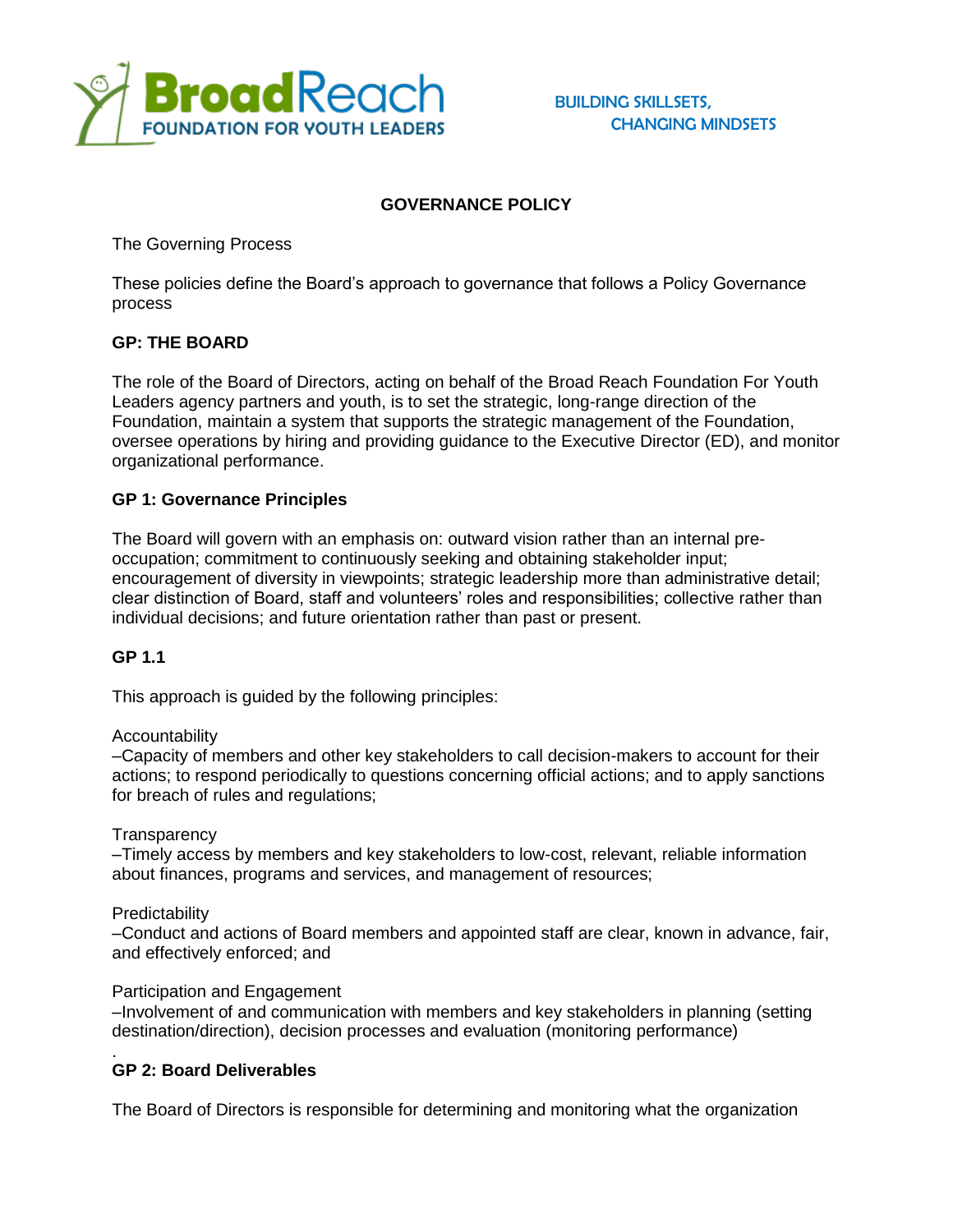does, how it manages its resources and liabilities and how it represents the Foundation's agency partners/youth. Accordingly,

**GP 2.1:** The Board is the link between the organization and the agency partners.

**GP 2.2:** The Board will produce and approve written policies, guidelines and other authoritative rules that, at the broadest levels, influence and provide strategic leadership, and enable effective organizational and operational management decisions including:

•Strategies, Risks and Performance Management

–Analysis of the Foundation's operating environment by engaging agency partners and stakeholders, identification and management of strategies, priorities and risks that affect expected outcomes and organizational performance.

• Executive Limitations

–Constraints on the ED's authority that establish the prudent and ethical boundaries within which all executive activity and decisions must take place.

• Board-ED Relationship

–How power is delegated and its proper use monitored; and the Executive Director role, authority, and accountability.

• Board & Directors Performance

–How the performance of the board, individual directors and board committees are assessed, based on responsibilities for direction -setting, operational oversight, risk management and organizational performance assessment.

**GP 2.3:** The Board will contribute to and approve a five-year strategic plan that will guide the long-term direction of the Foundation, and provide measurable benchmarks for strategic and operational success.

**GP 2.4:** The Board will monitor ED's performance against the Board-ED and Executive Limitations Policies, and the implementation strategy as set out in the strategic plan.

**GP 2.5:** The Board will appoint a Secretary to oversee corporate matters, consistent with the Canada Corporations Act. The Secretary will advise the Board on regulations, policies and guidelines relating to the management of strategic, operational and financial risks and organizational performance.

**GP 2.6:** The Board will specify a committee structure and constitute standing committees and program committees as outlined in the Foundation By-laws, and evaluate the performance of these committees against their terms of reference.

## **GP 3: Governance Development**

The Board will invest in its governance capacity. Participation in board meetings, involvement in committees, contribution of specialized skills and expertise relating to organizational governance will ensure effective implementation of the Foundation's strategic directions. Accordingly,

**GP 3.1:** Training will be provided to orient new directors and to maintain and increase existing director skills and understanding of the Board's role and of the Foundation's operations.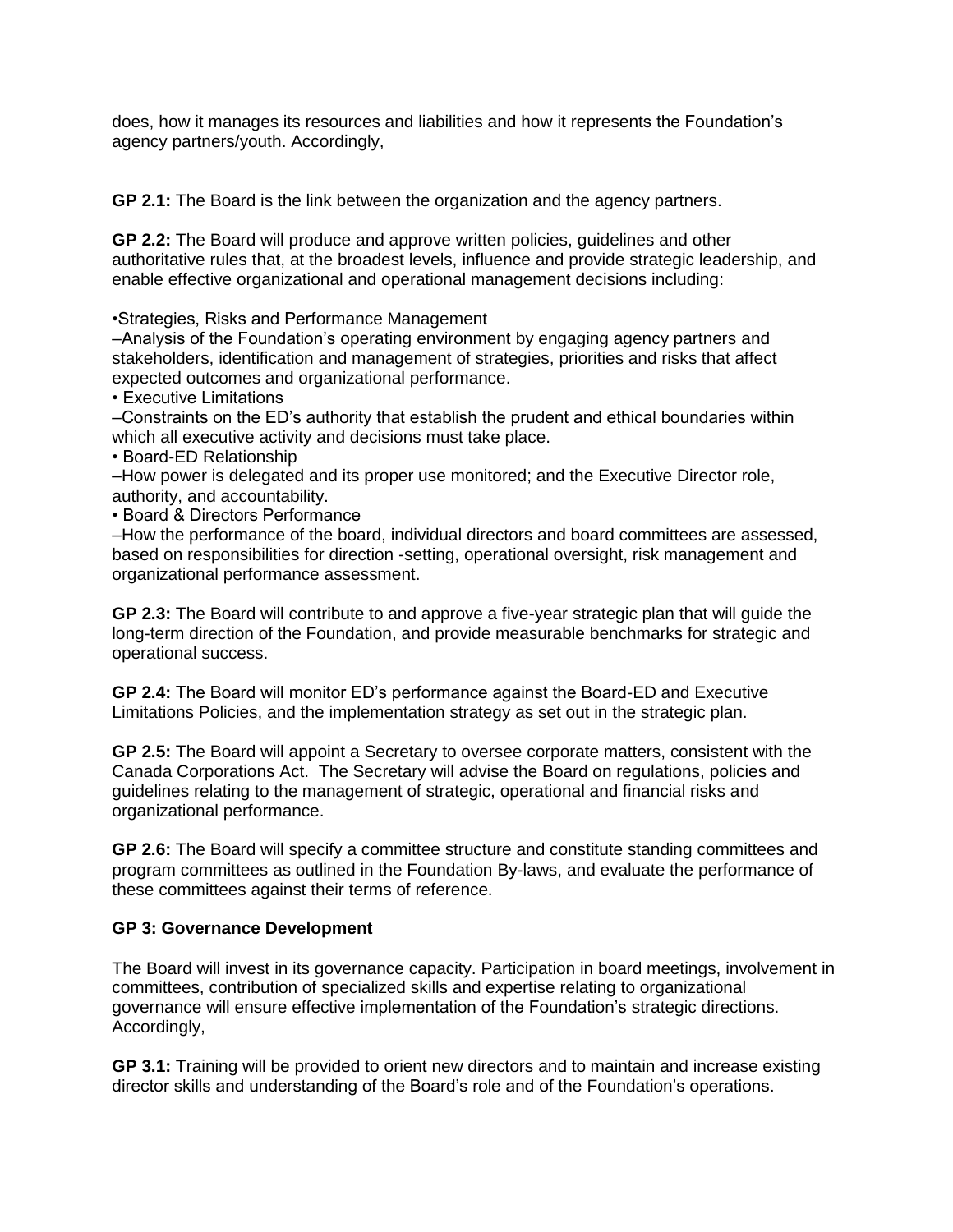**GP 3.2:** Evaluations and external monitoring will be arranged so that Board members can assess the 'added value' they bring to the organization and so that the Board can exercise confident control over organizational performance. This includes, but is not limited to the annual fiscal audit, and other activities designed to provide reasonable assurance that strategic objectives will be achieved and undesired events will be detected and prevented.

# **GP 4: Board Members' Code of Conduct**

The Board commits itself and its members to ethical, businesslike and lawful conduct, including proper use authority and appropriate decorum when acting as Board members. Accordingly,

**GP 4.1:** Board members must demonstrate clear loyalty to the interests of the youth. This accountability supersedes any conflicting loyalty such as that to advocacy or interest groups, and membership on other Boards or staffs. It also supersedes the personal interest of any Board member acting as a consumer of the organization's services.

**GP 4.2:** Agency partners must avoid conflict of interest with respect to their stewardship responsibility through abiding by the Foundation's Conflict of Interest policy.

**GP 5:** President's Role as outlined in the By-laws, the President assures the integrity of the Board's governance process, presides at all meetings of the Association and the Board of Directors, and represents the Board to outside parties. Accordingly:

**GP 5.1:** The President ensures that the directors have access to all relevant legislation, regulations, policies and guidelines affecting the performance of the Foundation and that the Board conducts its affairs consistently within the principles described in GP 1.

Accordingly:

• The President will assure that meeting discussion content will be only on those issues and decisions that clearly belong to the Board, and provide strategic guidance to the ED. • The President will assure that deliberation will be fair, open and thorough but also timely, orderly and kept to the point by employing appropriate rules of order.

## **GP 5.2**

The authority of the President is consistent with the By-laws, except where the Board specifically delegates portions of this authority to others.

Accordingly:

• While the President has no authority to supervise or direct the ED in the operations of the organization, he/she has a primary obligation to advise

## **Board-Executive Director Relationship**

These policies define the linkages and relationships between the Board and the Executive Director (ED) including the assessment of ED performance.

## **B-ED: THE BOARD and ED**

Because the Board of Directors is a policy making body, the link between the Board and the operation and administration of the Broad Reach Foundation For Youth Leaders is limited to its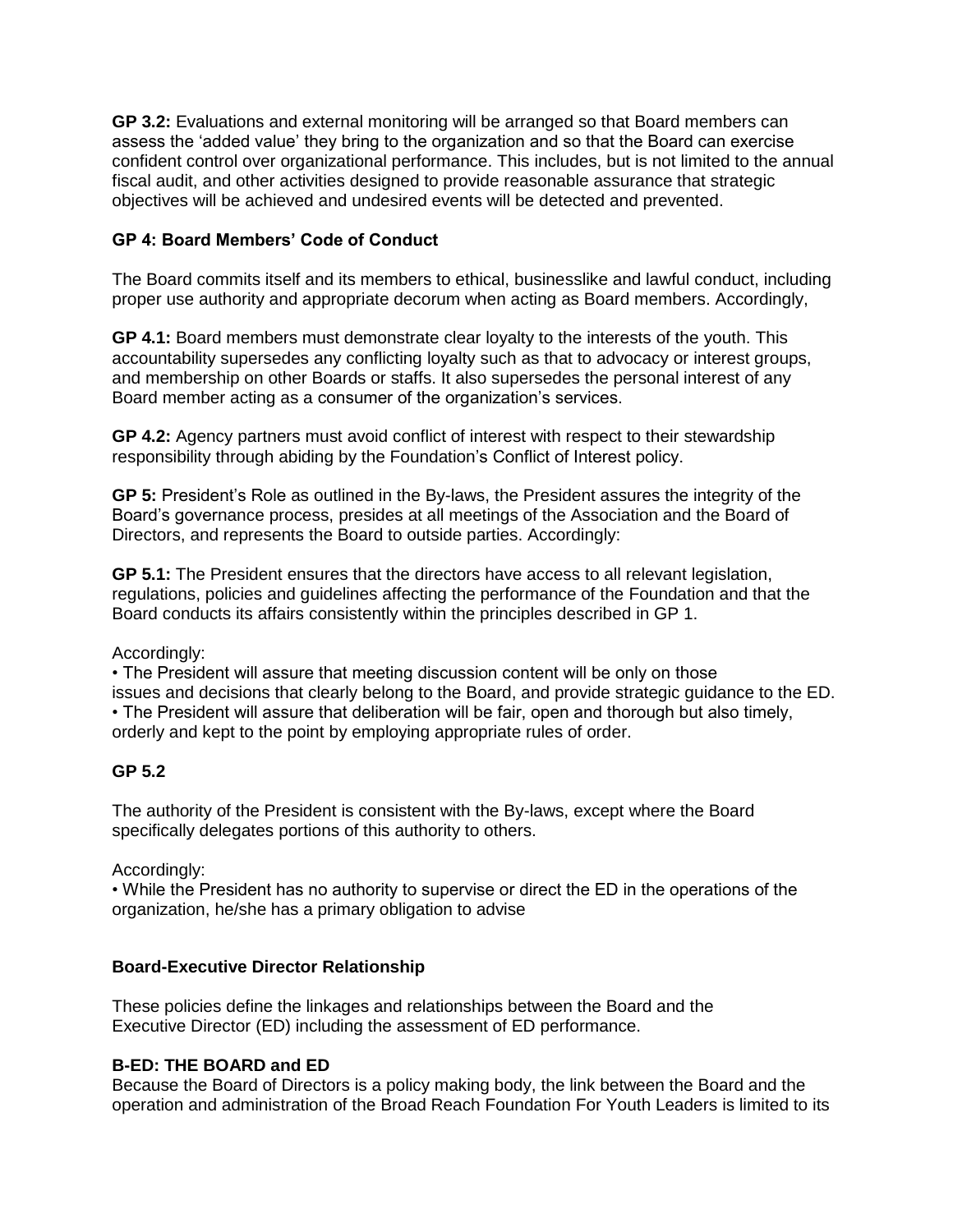communication with, and direction of, the Executive Director through the President and the Secretary, as specified in the Foundation By-laws.

#### **B-ED 1: Unity of Control**

Only decisions of the Board acting as a body are binding on the ED. Accordingly,

**B-ED 1.1:** Decisions or instructions of individual Board members or Board committees are not binding on the ED except in rare instances when the Board has specifically delegated such exercises of authority.

**B-ED 1.2:** In the case of Board members or Board committees requesting information or assistance without Board authorization, the ED can refuse such requests that require, in the ED's opinion, a material amount of staff time or funds, or are disruptive.

#### **B-ED 2: Accountability of the ED**

The ED is the Board's only link to operational achievement and conduct, so that all authority and accountability of staff, as far as the Board is concerned, is considered the authority and accountability of the ED. Accordingly,

**B-ED 2.1:** The only employee who will receive instructions from the Board is the ED.

**B-ED 2.2:** The Board will refrain from evaluating, either formally or informally, any staff other than the ED.

**B-ED 2.3:** The Board will view ED performance as vital to organizational performance. The organizational accomplishment of Board-stated Ends measured against benchmarks set out in the Strategic Plan, and avoidance of Board-proscribed limitations will be viewed as successful ED performance.

**B-ED 3:** Delegation to the ED: The Board will instruct the ED through written policies that prescribe the organizational Ends to be achieved and describe organizational limitations. The ED may use any reasonable interpretation of these policies. Accordingly,

**B-ED 3.1:** The Board will develop policies instructing the ED to achieve certain results, for certain recipients. These policies will be called Ends policies.

**B-ED 3.2:** The Board will develop policies that limit the latitude the ED may exercise in choosing organizational means. These policies will be called Executive Limitations policies.

**B-ED 3.3:** As long as the ED uses any reasonable interpretation of the Boards Ends and Executive Limitations policies, the ED is authorized to establish all further policies, make all decisions, establish all practices, and develop all activities.

**B-ED 3.4:** The Board may change its Ends and Executive Limitations policies, thereby shifting the boundary between Board and ED domains. By doing so, the Board changes the latitude of choice given to the ED. But as long as any particular delegation is in place, the Board will respect and support the ED's choices.

**B-ED 4:** Monitoring ED Performance: Systematic and rigorous monitoring of ED performance will be solely against the expected ED job outputs: organizational accomplishment of Board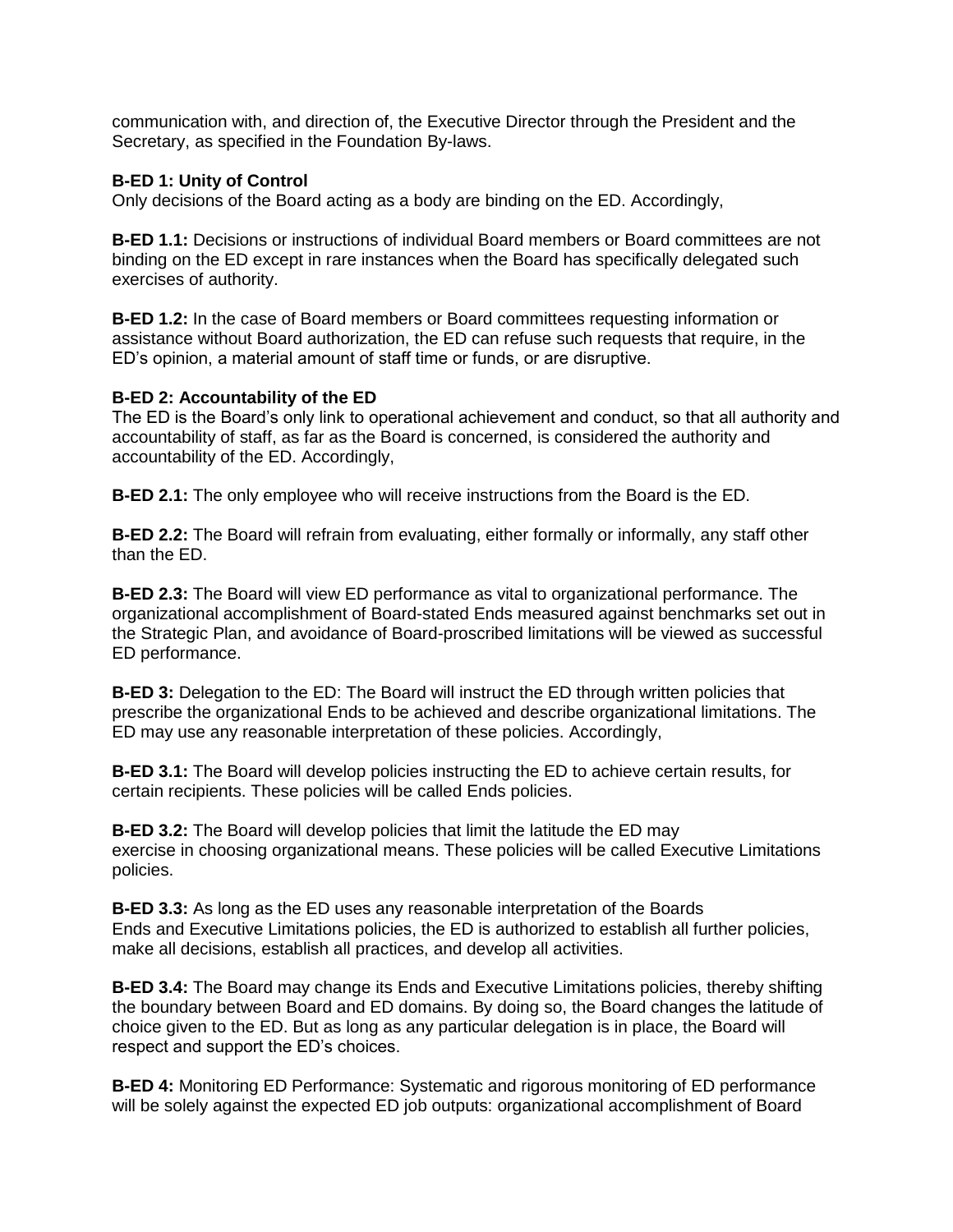policies on Ends and organizational operation within the boundaries established in Board policies on Executive Limitations. Accordingly,

**B-ED 4.1:** Monitoring is simply to determine the degree to which Board policies are being met. Data that are not relevant to Board policies will not be considered.

**B-ED 4.2:** The Board will acquire monitoring data by at least one of the following three methods: (a) by internal report, in which the ED discloses compliance information to the Board; (b) by external report, in which an external, disinterested third party selected by the Board assesses compliance with Board policies, and (c) by direct Board inspection, in which a designated member or members of the Board assess compliance with the appropriate policy criteria.

**B-ED 4.3:** In every case, the standard for compliance shall be any reasonable ED interpretation of the Board policy being monitored.

**B-ED 4.4:** All policies that instruct the ED will be monitored at a frequency and by a method chosen by the Board. The Board can monitor any policy at any time by any method, but will ordinarily depend upon a routine schedule

## **Purpose and Scope**

**1.1.:** This Code of Conduct identifies the standard of behavior that is expected of all Broad Reach Foundation For Youth Leaders participants.

**1.2.:** Foundation "participants" are defined as individuals who are registered to participate in Foundation programs and activities, including youth, agency partners, employees, contractors, volunteers, instructors and parents of participants.

**1.3.:** Participants who fail to abide by this Code may be subject to disciplinary action.

## **2. Responsibilities**

**2.1.:** All Broad Reach Foundation For Youth Leaders participants are expected to act in a responsible manner, as follows:

**2.1.1.:** To conduct themselves in a sportsmanlike and responsible manner at all times. **2.1.2.:** To refrain from comments and behaviors which are disrespectful, offensive, abusive, racist, or sexist.

**2.1.3.:** To not be under the influence of alcohol at any time they are performing their duties.

**2.1.4.:** To not use or be in possession of illicit drugs/narcotics, or methods or drug paraphernalia **2.1.5.:** To refrain from the use of power of authority in an attempt, successful or not, to coerce another person to engage in or tolerate sexual activity which includes deliberate or repeated unsolicited sexually oriented comments, anecdotes, gestures or touching that are offensive and unwelcome.

**2.1.6.:** To not breach the privacy of an individual where the individual has a right to expect privacy.

**2.1.7:** To either declare a conflict of interest or withdraw from participating in the activity that causes a conflict of interest as outlined in the Foundation's Conflict of Interest Policy.

**2.1.8.:** To not attempt to cover up or conceal any conduct of an individual that is, or may be, in breach of this code of conduct.

**2.2.:** Youth and instructors/volunteers are further subject to the code of conducts specifically developed for youth and instructors/volunteers

**2.3.:** Individuals working with minors must be held to a higher standard in their dealings with those who are below the age of majority.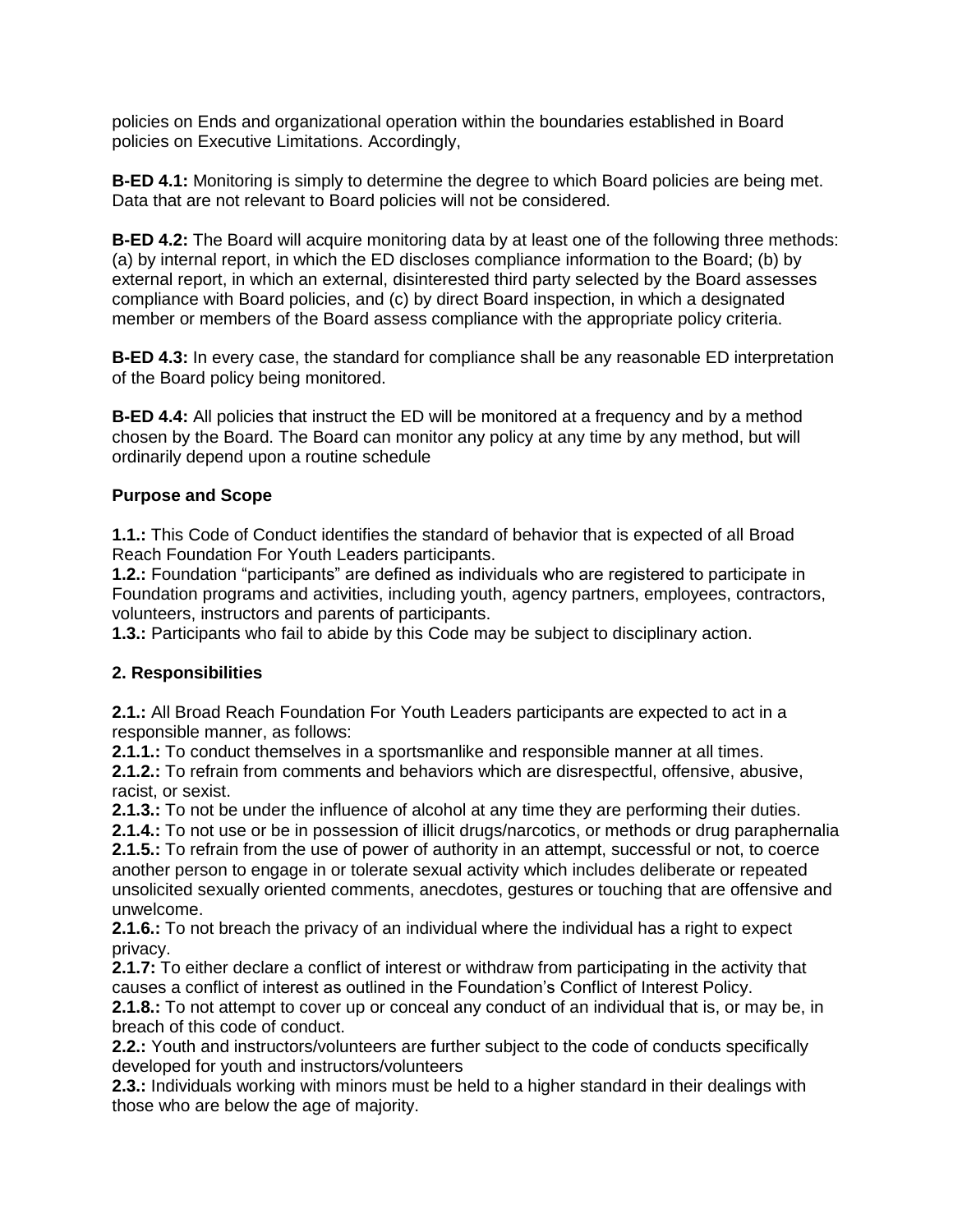# **3. Confidentiality**

**3.1.:** Volunteers, instructors, employees and contractors should not use or transmit any confidential information for personal gain, while serving with the Foundation, and following termination of their relationship with the Foundation.

**3.2.:** "Confidential information" is information of a highly sensitive, confidential, or, (when designated by a lawyer) privileged nature that may undermine the interests of the Foundation or cause negative attention if the matter or matters were to be disclosed, either internally or externally.

# **4. Disciplinary Procedures**

# **4.1.: Minor Infractions**

**4.1.1.:** Examples of minor infractions and possible disciplinary sanctions are shown in Appendix A.

**4.1.2.:** Procedures for dealing with minor infractions shall be determined at the discretion of the person having delegated authority to make decisions on behalf of the Foundation or its Board of Directors, related to Foundation programs and activities.

**4.1.3.:** In all situations however, the individual being disciplined shall be informed of the nature of the infraction and has an opportunity to explain his or her involvement in the incident.

# **4.2.: Major Infractions**

**4.2.1.:** Examples of major infractions and possible disciplinary sanctions are shown in Appendix A.

**4.2.2.:** Any participant in a Broad Reach Foundation For Youth Leaders activity may report a major infraction to the Executive Director.

**4.2.3:** Upon receipt of a complaint, the Executive Director shall determine if the incident is better dealt with as a minor infraction, or if a hearing is required to address the incident as a major infraction.

**4.2.4.:** If the incident is to be dealt with as a minor infraction, the Executive Director will inform the appropriate person in authority as described above and the alleged offender, and the matter shall be dealt with according to section 4.1 above.

**4.2.5.:** If the incident report is to be dealt with as a major infraction and a hearing is required, the alleged offender shall be notified as quickly as possible and in any event, no later than 3 days from date of receipt of the incident report, and shall be advised of the procedures outlined in this policy.

**4.2.6.:** Within 5 days of receiving the incident report, the Executive Director shall forward the report to the Case Manager who shall appoint three individuals to serve as a Disciplinary Panel. Where possible, one of the Panel members shall be from the peer group of the alleged offender. None of the Panel members can be involved in the incident and must be independent of those who were involved in it.

**4.2.7.:** The Disciplinary Panel shall hold the hearing as soon as possible, but not more than 14 days after the incident report is first received by the Executive Director.

**4.2.8.:** The Disciplinary Panel shall govern the hearing as it sees fit, provided that:

a)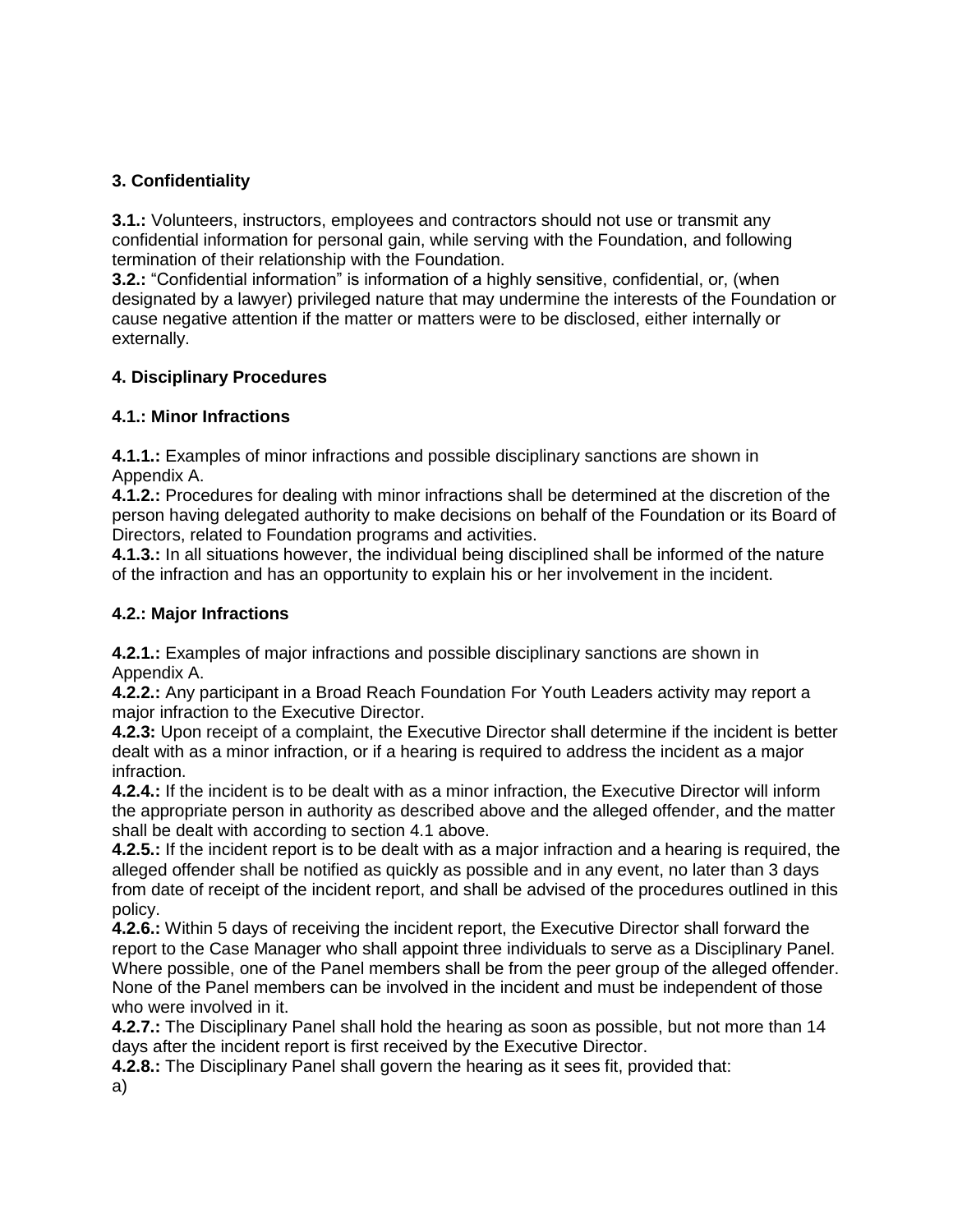The individual being disciplined shall be given 5 days written notice (by courier or fax) of the day, time and place of the hearing.

b)

The Panel may decide to conduct the hearing in person, by telephone or video conference. c)

The individual being disciplined shall receive a copy of the incident report.

d)

Members of the Panel shall select from among themselves a Chairperson.

e)

A quorum shall be all 3 Panel members.

f)

Decisions shall be by majority vote; the Chair carries a vote.

g)

The individual being disciplined shall have the right to present evidence and argument, and may be accompanied by a representative.

h)

The hearing shall be held in private.

i)

The Panel may request that witnesses to the incident be present or submit written evidence. j)

The Panel shall render its decision, with written reasons,within 5 days of the Hearing. k)

Once appointed, the Panel shall have the authority to abridge or extend timelines associated with all aspects of the hearing.

**4.2.9.:** Unless the Disciplinary Panel decides otherwise, any disciplinary sanctions applied shall take effect immediately.

# **5. Appeals Process**

Any appeal of decisions set out in section 4 above (by person having delegated authority or the Disciplinary Panel) will be done according to the Foundation's Appeal Process and Dispute Resolution Policy.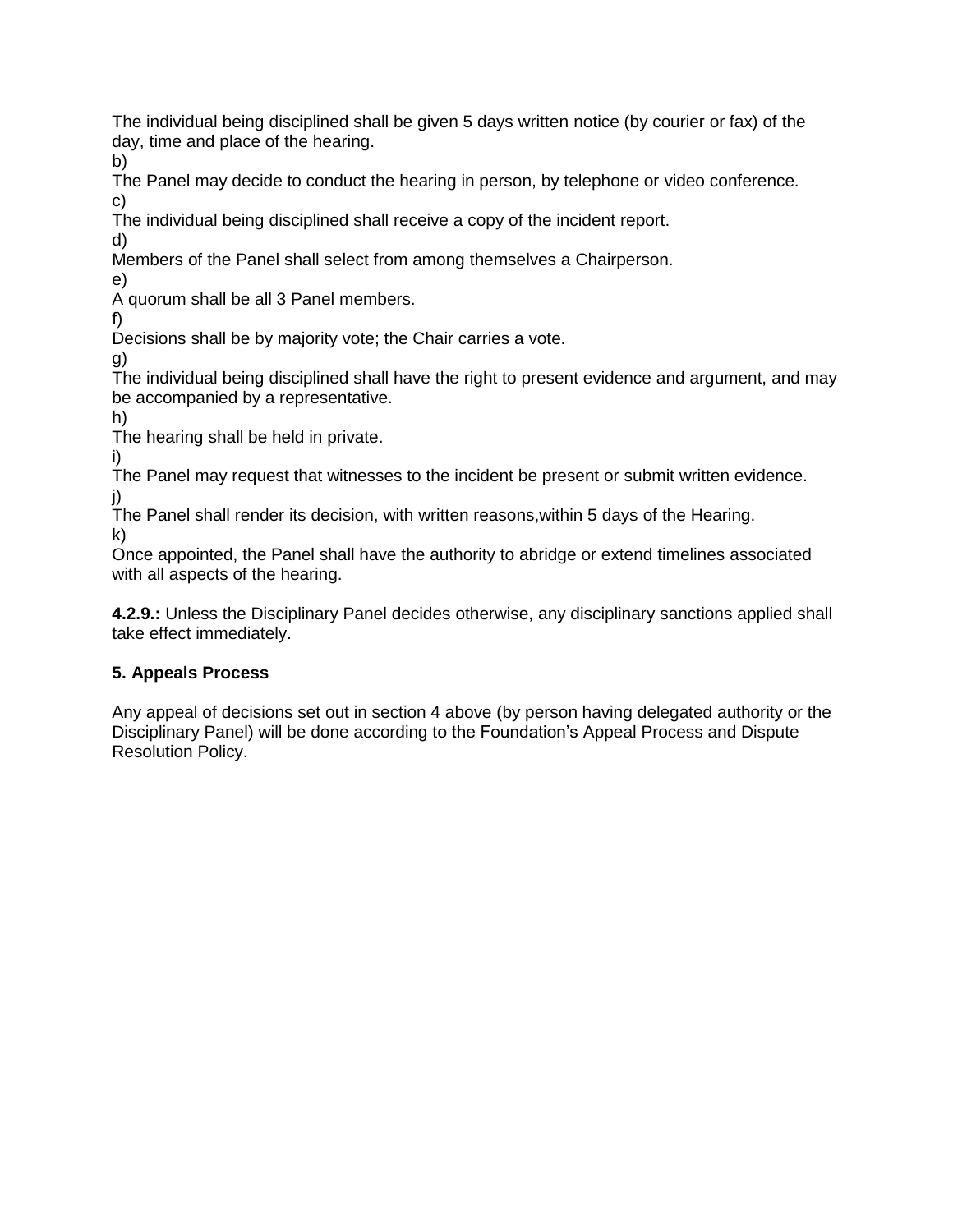# **APPENDIX A**

# **EXAMPLES OF INFRACTIONS AND POSSIBLE SANCTIONS**

# **Examples of Minor Infractions**

a) A single incident of disrespectful, offensive, abusive, racist or sexist comments or behaviour directed towards others, including but not limited to peers, opponents, athletes, coaches, officials, administrators, spectators and sponsors.

b) Unsportsmanlike conduct such as angry outbursts or arguing.

c) A single incident of intentionally being late or,if unintentionally,which results in significant embarrassment to or disruption of the event or activity

## **Possible Sanctions for Minor Infractions**

The following disciplinary sanctions may be applied, singly or in combination, for minor infractions:

a) verbal reprimand

b) written reprimand to be placed on file at the national office

c) verbal apology

d) hand-delivered written apology

e) team service or other voluntary contribution to the Broad Reach Foundation For Youth Leaders

f) suspension from the current activity/event

g) other sanctions as may be considered appropriate for the offence.

## **Examples of Major Infractions**

a) Repeated incidents of disrespectful, offensive, abusive, racist or sexist comments or behaviour directed towards others, including but not limited to peers, volunteers, instructors, agency partners, staff, spectators and sponsors.

b) Repeated unsportsmanlike conduct such as angry outbursts or arguing.

c) Repeated incidents of being late for or absent from Foundation events and activities at which attendance is expected or required, whether intentional or not.

d) Single physically abusive incident.

e) Activities or behaviour which intentionally, or even if not intentional with wanton disregard for the consequences, interfere with an activity or event

f) Pranks jokes or other activities that endanger the safety of others.

g) Deliberate disregard for the rules and regulations of sailing events.

h) Violation of the National Team Athlete Agreement.

i) Abusive use of alcohol where abuse means a level of consumption which impairs the individual's ability to speak, walk or drive, causes the individual to behave in a disruptive manner; or interferes with the individual's ability to perform effectively and safely, or irrespective the level of consumption, is in breach of any applicable no alcohol policy.

j) Any use of alcohol by minors.

k) Use of illicit drugs and narcotics.